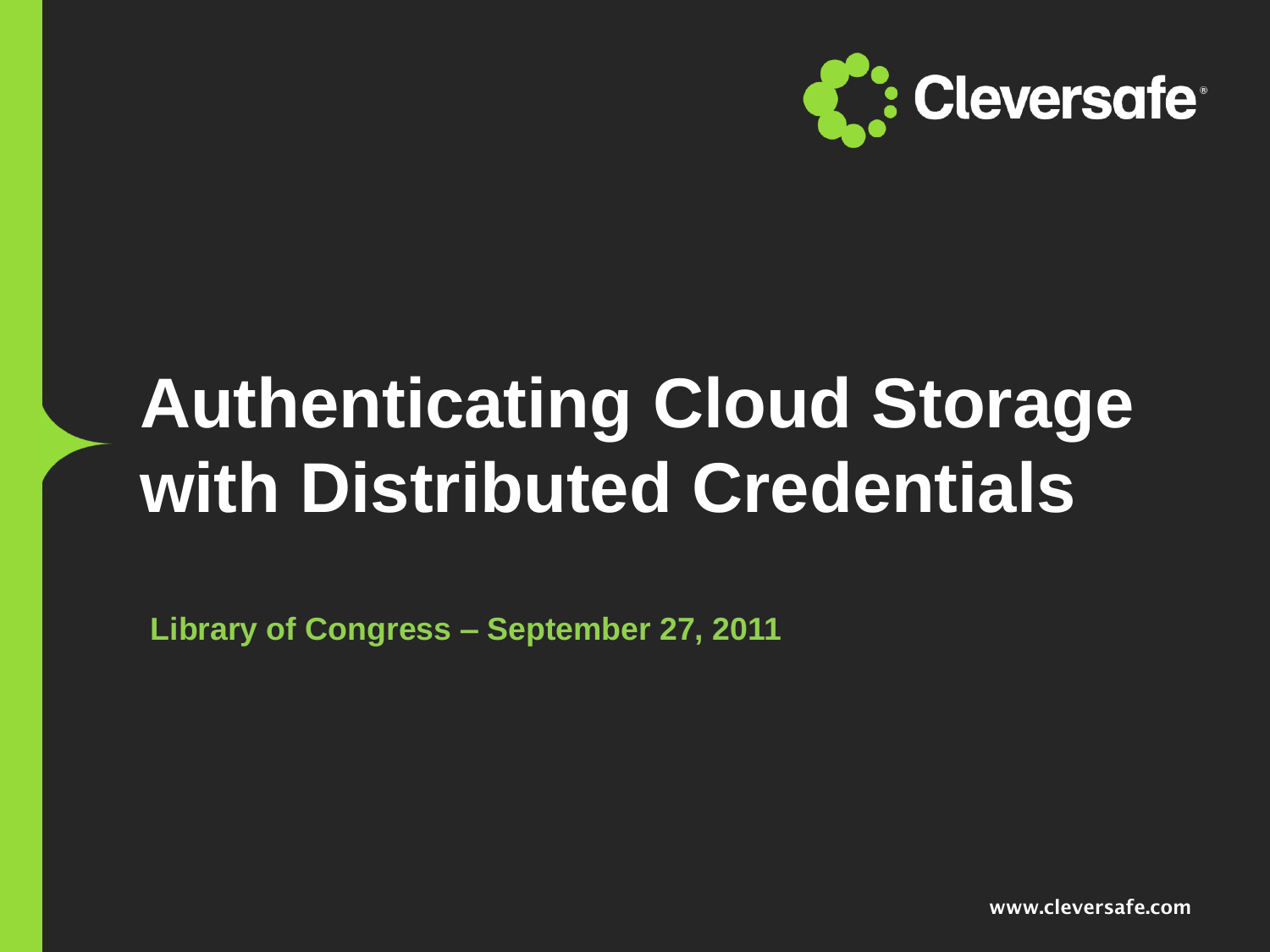

### **Cloud storage presents unique challenges:**

- Users expect flexible access from any location
- Many nodes are involved in storing the data
- The system must be able to scale indefinitely
	- •Requires decentralization of critical services
	- •Decentralization eliminates single points of failure

## **Challenge: How can we make the** *authentication system* **reliable without sacrificing security?**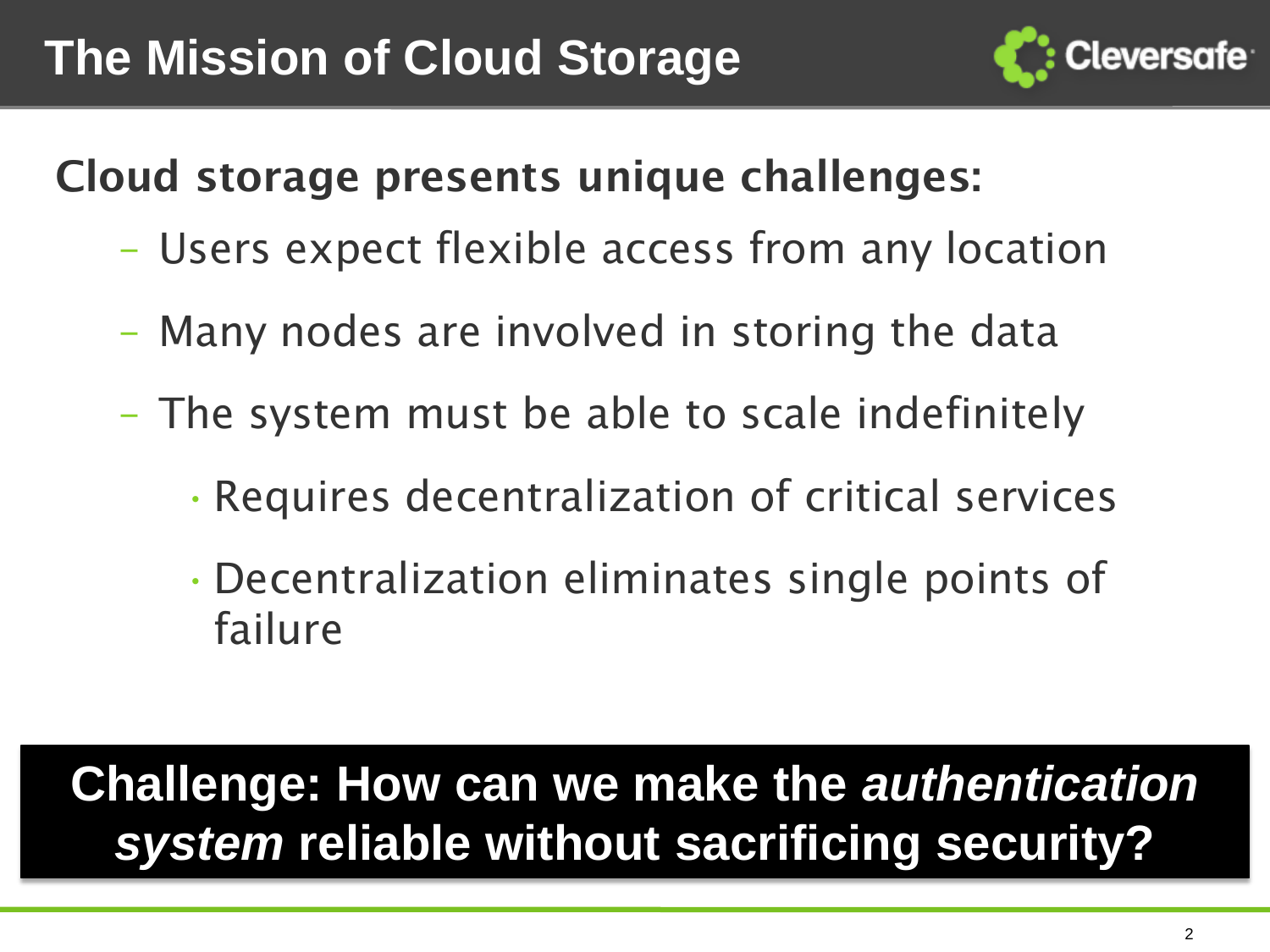

2010, the blog network Gawker was compromised, exposing the passwords of **1.3 million** users

2011, hosting site SourceForge was attacked, affecting the security of over **2 million** user accounts

2011, **10 million** users of the mobile application Trapsters' e-mail address and password compromised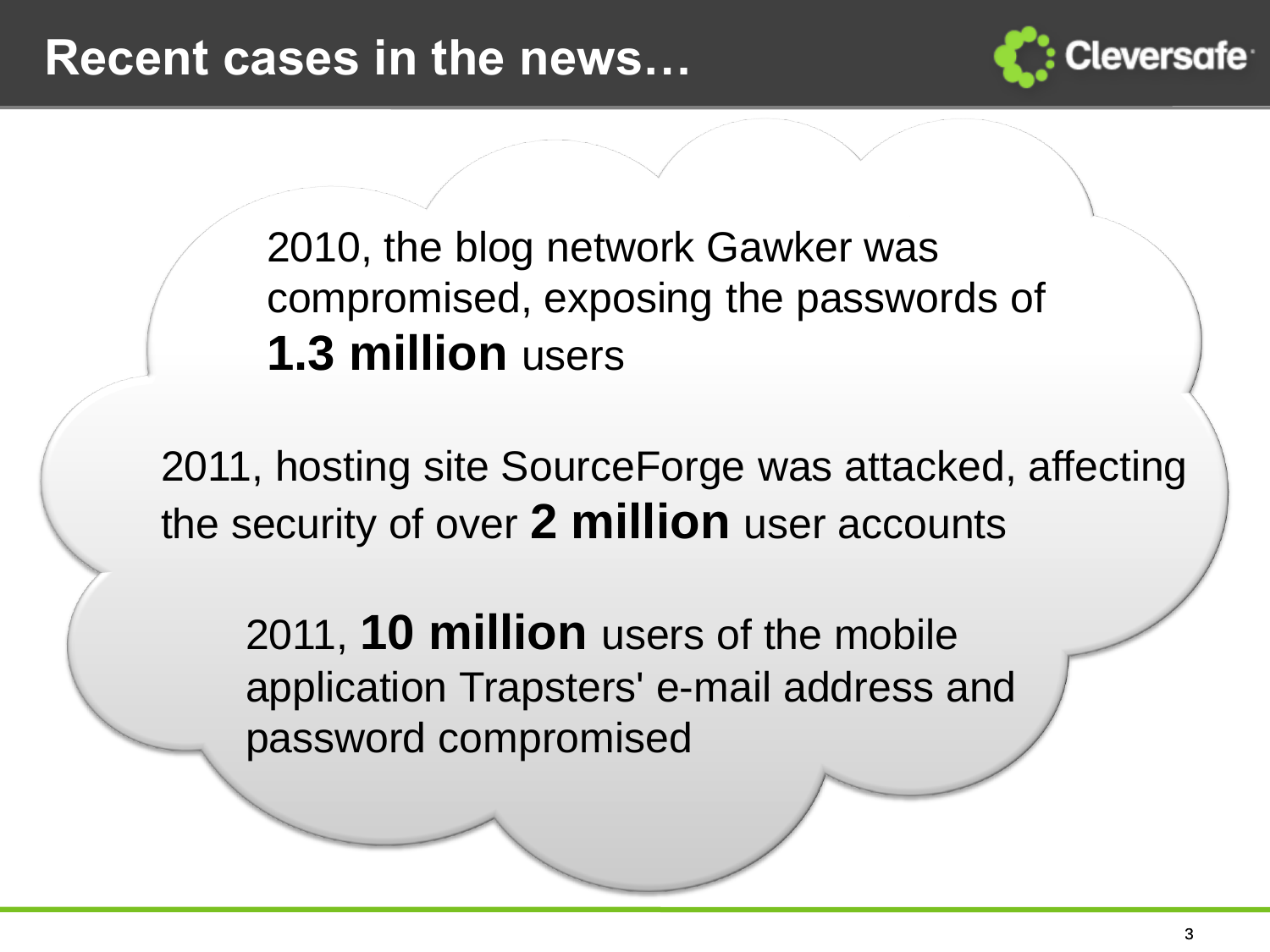

Enable end-users to recover a private key from any location on the network

- Bridges the gap between password authentication and PKI authentication
	- Appears like password authentication to end users
	- Appears like PKI authentication to service providers

- **Nothing** enabling an offline attack exists at any location
	- Breach of authentication server yields nothing!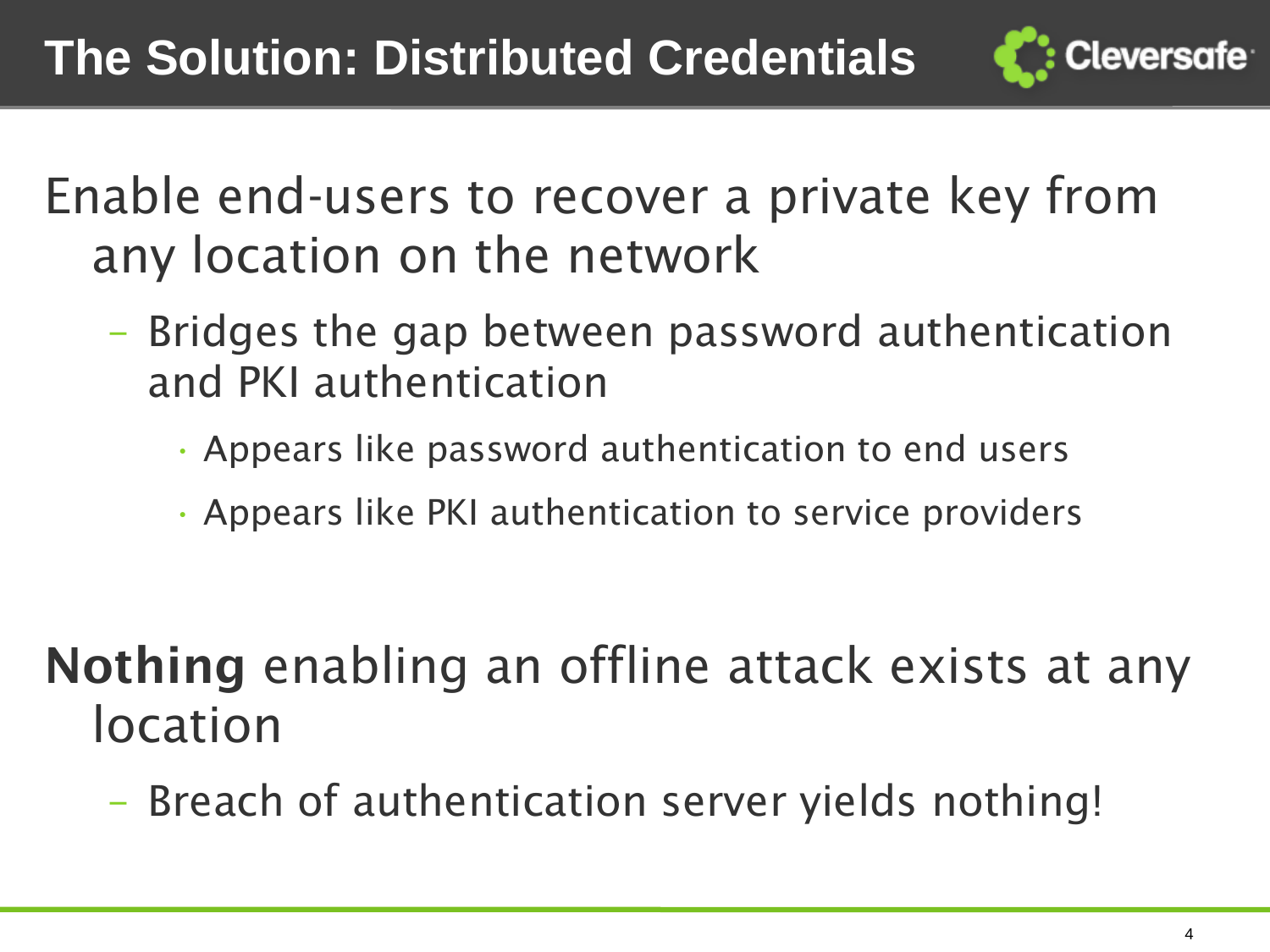



#### User device

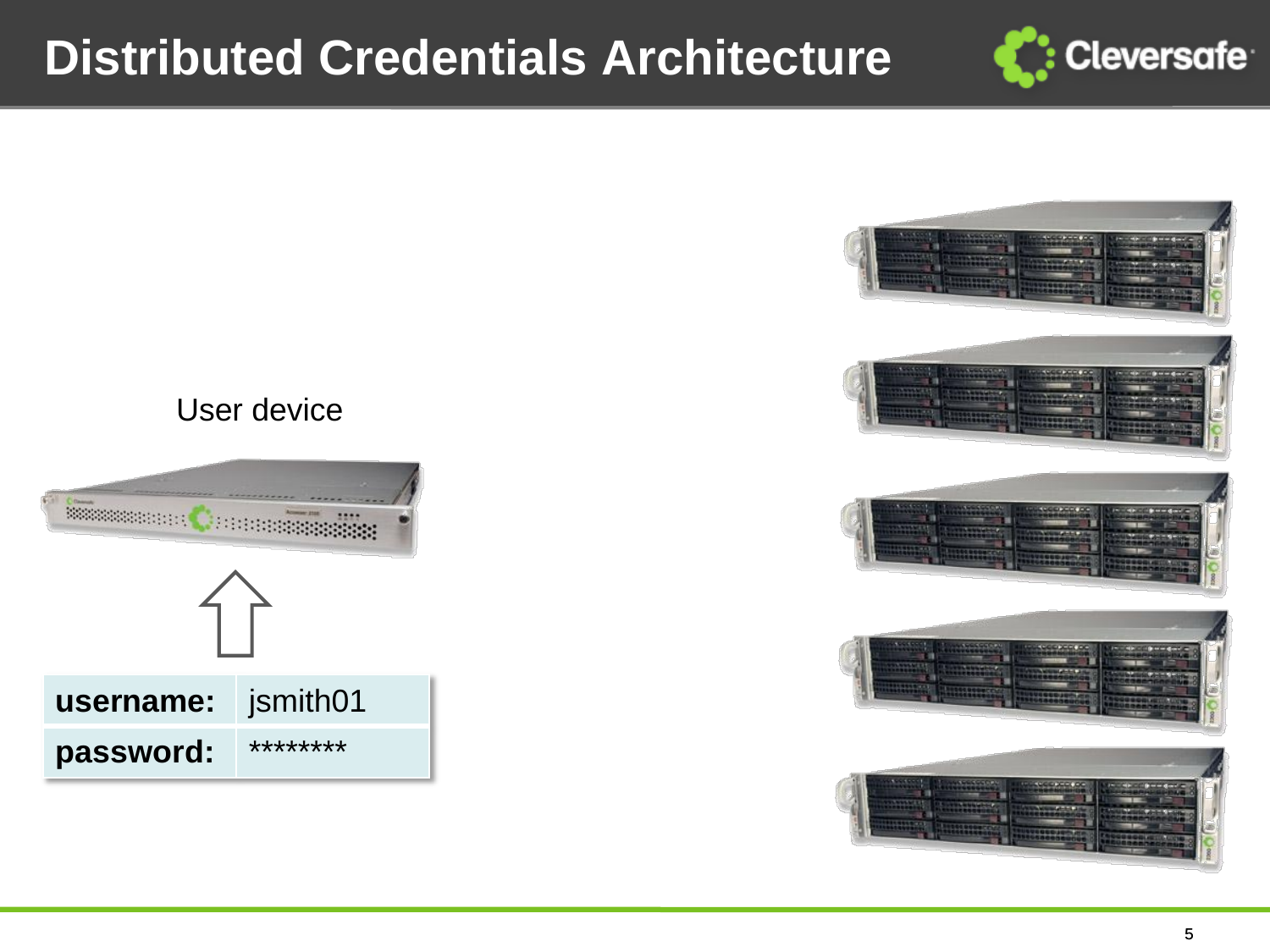

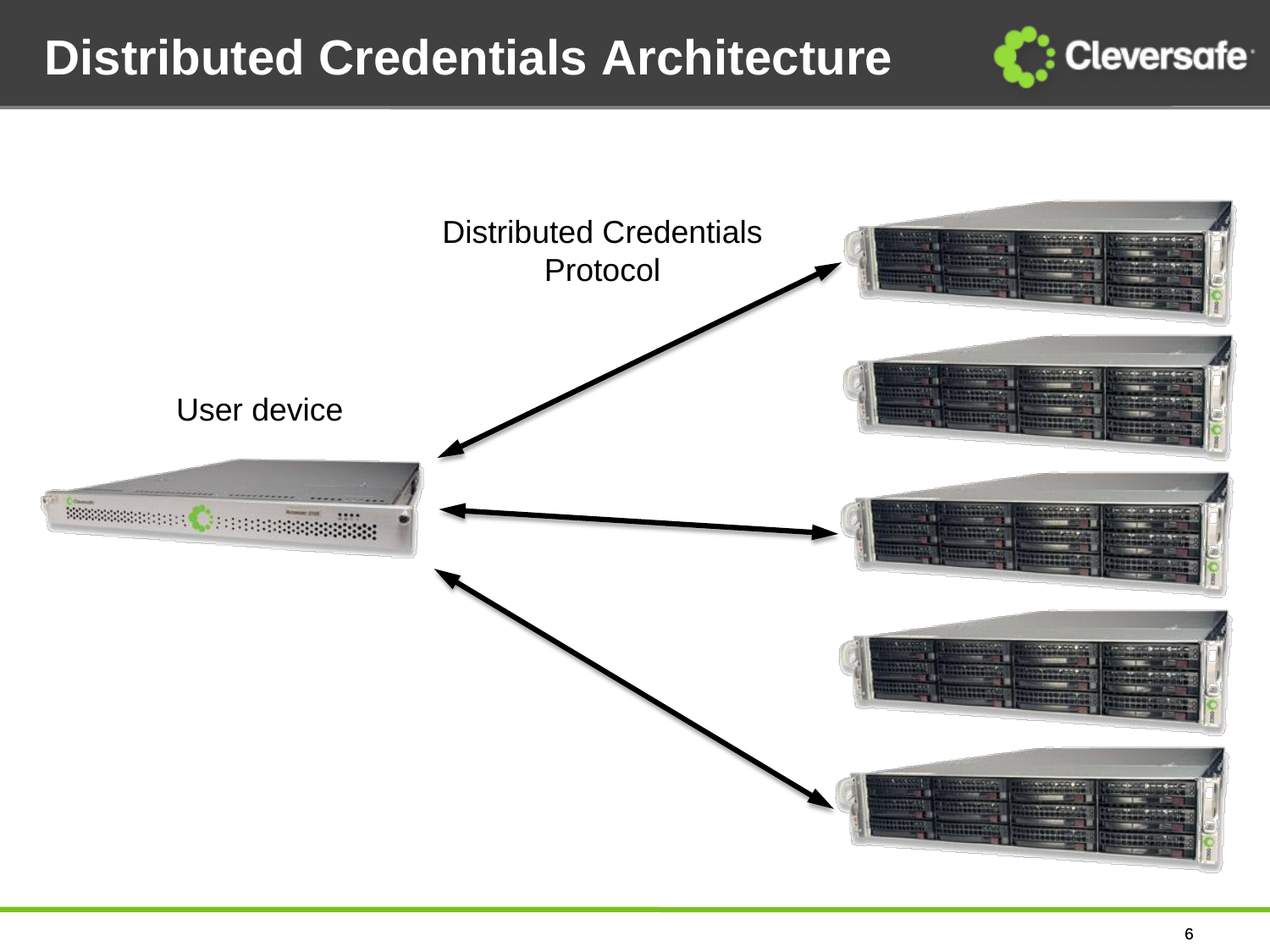



#### User device



#### Recovered Key

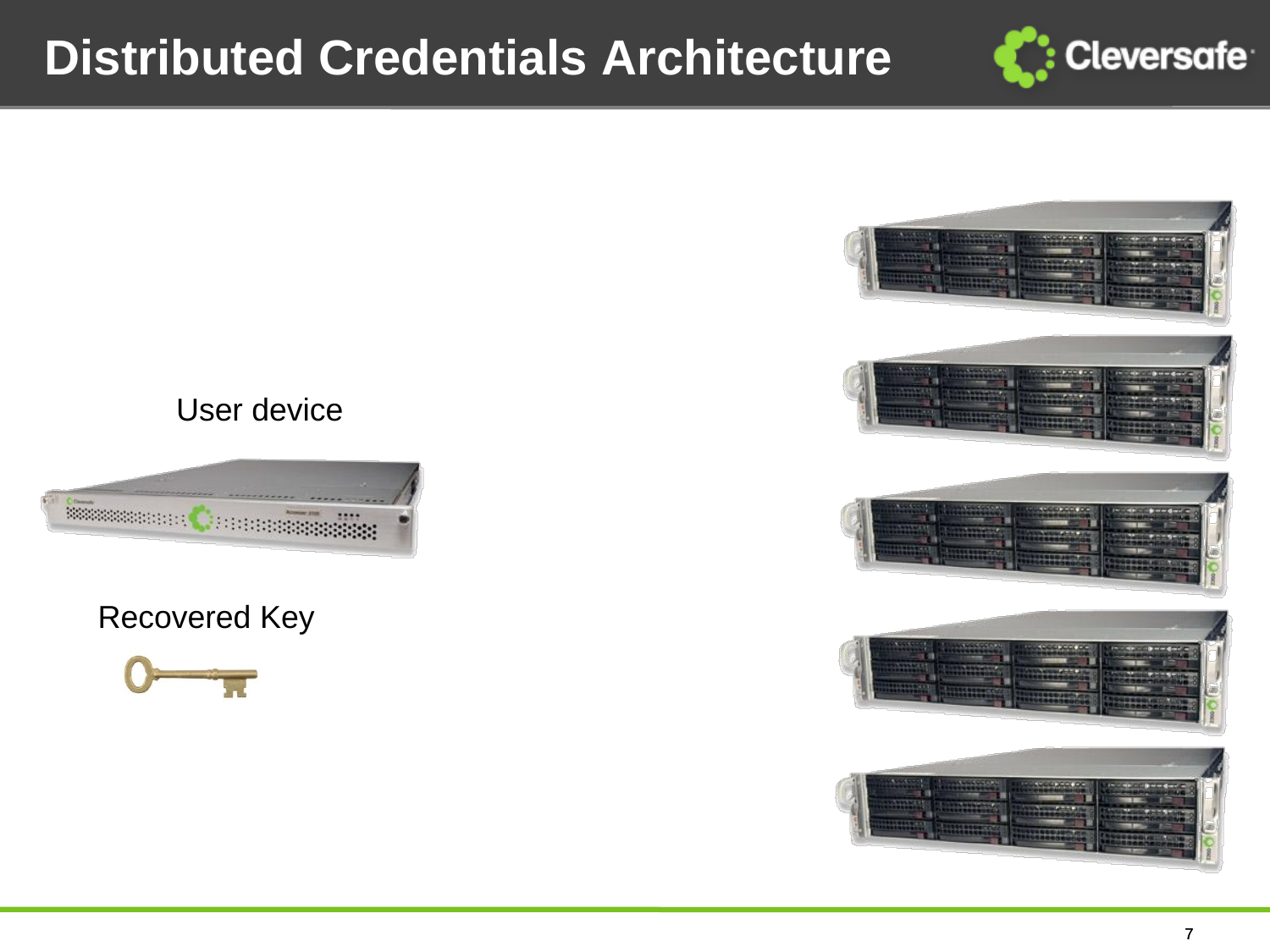

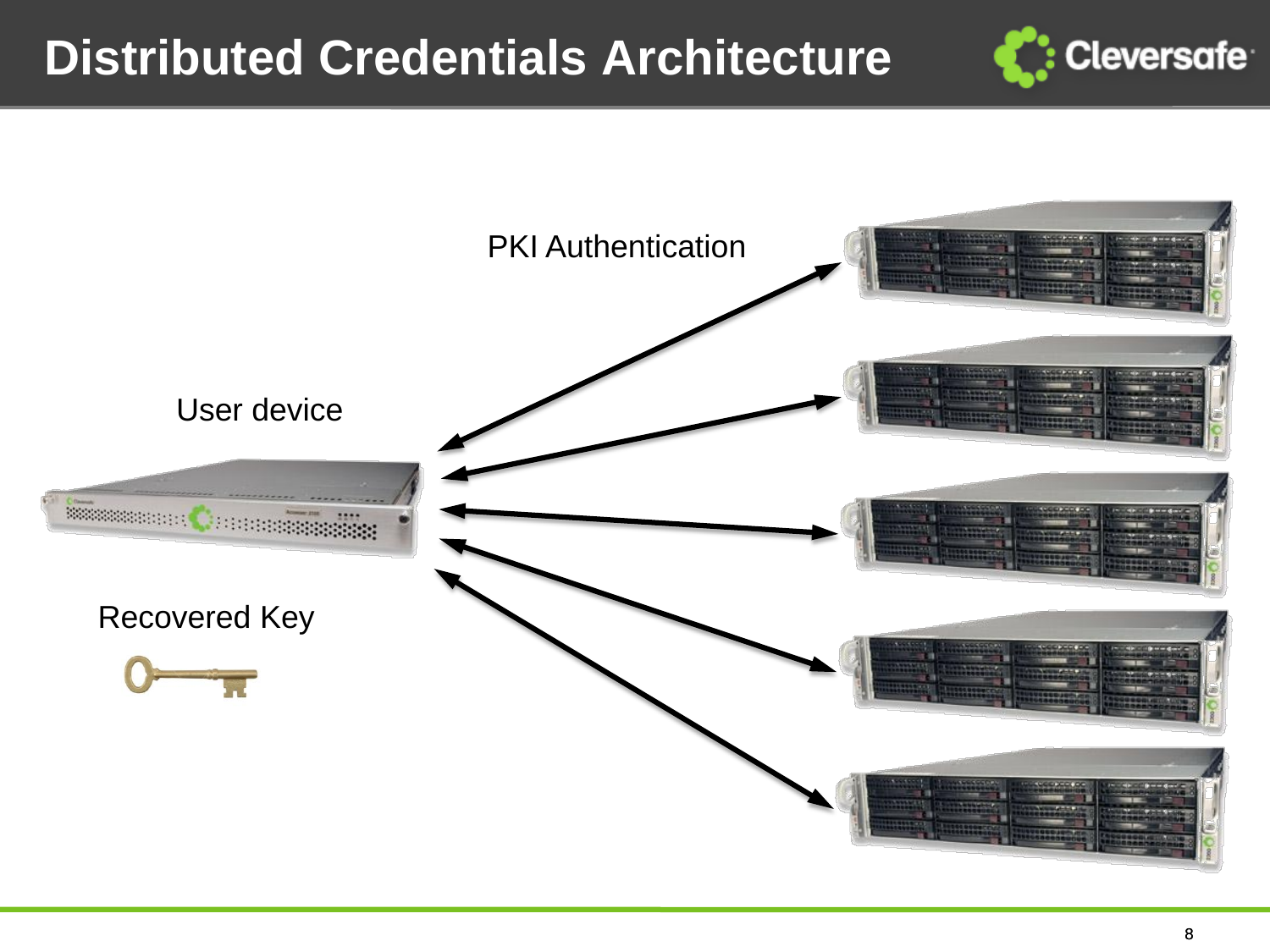

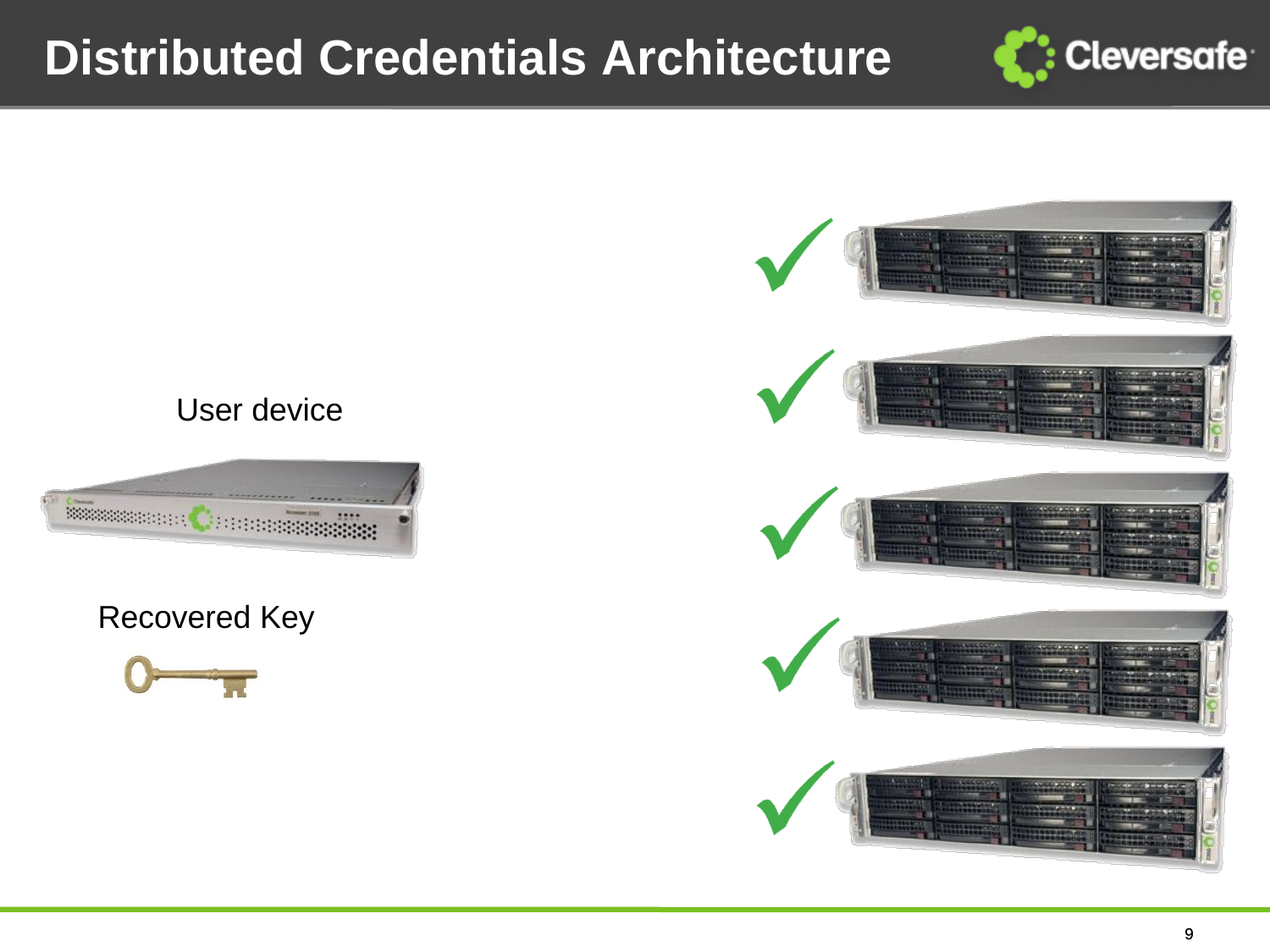

|                                          | <b>Password</b>           | <b>PKI</b> | DK            |
|------------------------------------------|---------------------------|------------|---------------|
| 1. No single point of failure            | $\boldsymbol{\mathsf{x}}$ |            |               |
| 2. No single point of compromise         | ×                         | ×          |               |
| 3. Enables access from any location      |                           | ×          |               |
| 4. Easy to use                           |                           | ×          |               |
| 5. Immune to offline brute-force attacks | Х                         | ×          | $\rightarrow$ |
| 6. Credentials are not disclosed to use  | ×                         |            |               |
| 7. Immune to physical theft              |                           | х          |               |

**\*** Requires a threshold number of simultaneous compromises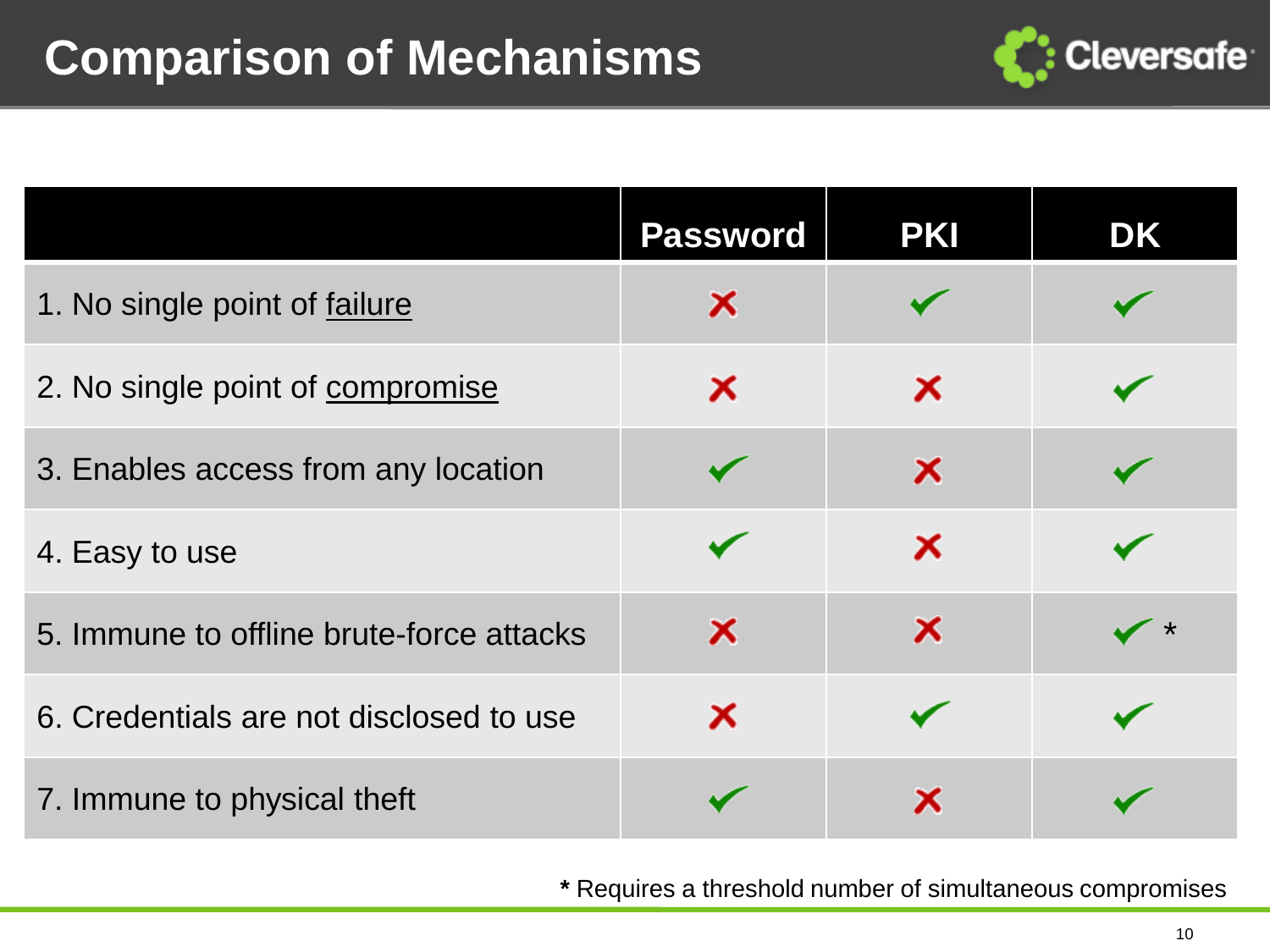

## **Questions**

**www.cleversafe.com**

11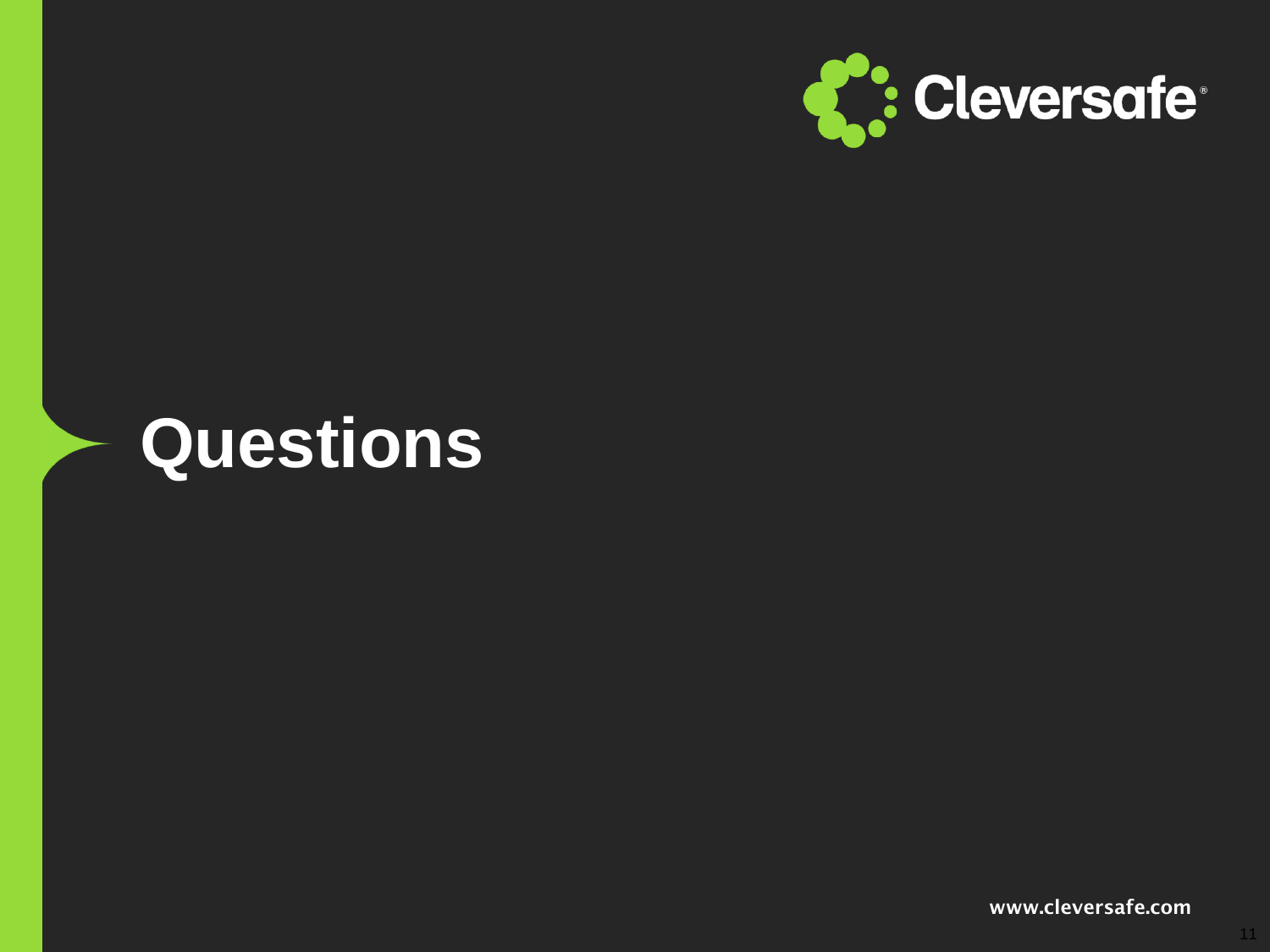

## **Backup**

**www.cleversafe.com**

12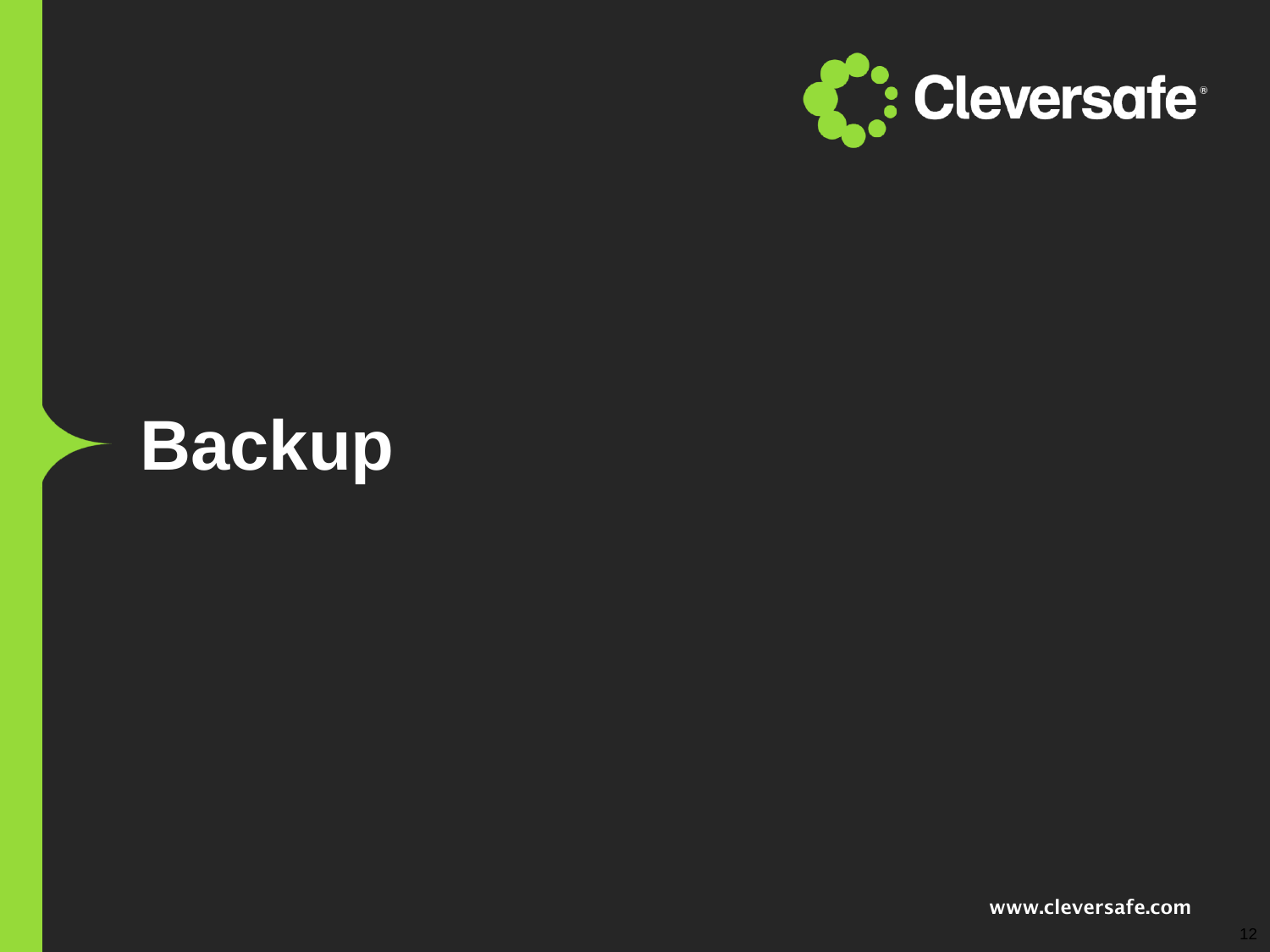

Implementers of cloud storage are forced to choose between several sub-optimal authentication systems:

- A system whose security is inversely proportional to the number of nodes in the cloud
- A system with poor availability and scalability
- A system that is inconvenient and hard to use
- At my company, we were faced with this dilemma:
	- How can we make the authentication system reliable without sacrificing security?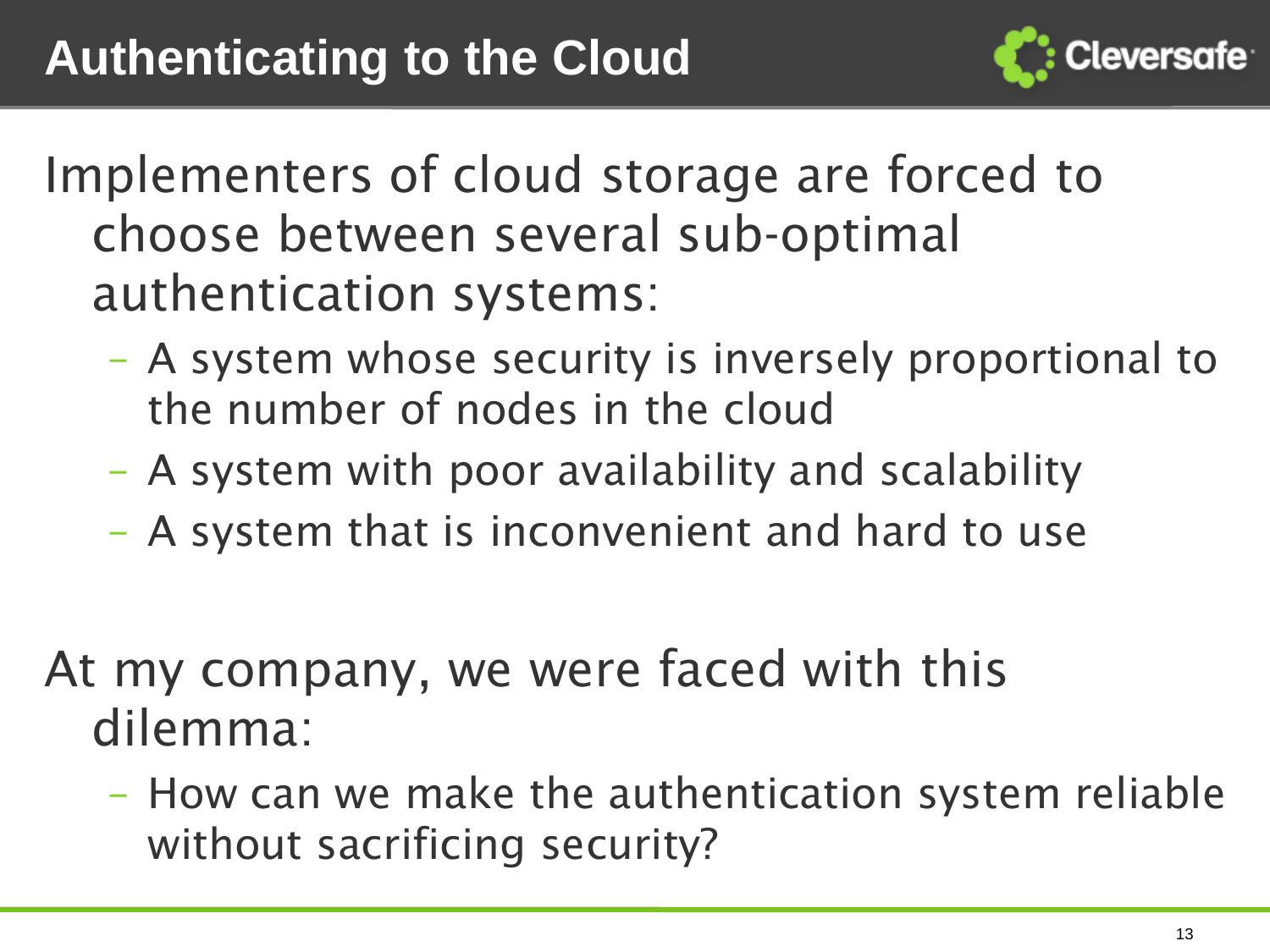

We found that through a combination of various cryptographic protocols, an authentication system with almost ideal properties could be formed

- Server-assisted strong secret generation
	- •Warwick Ford and Burton S. Kaliski Jr. (2000)
- Secret Sharing
	- •Adi Shamir and George Blakley (1979)
- Encryption and Digital Signatures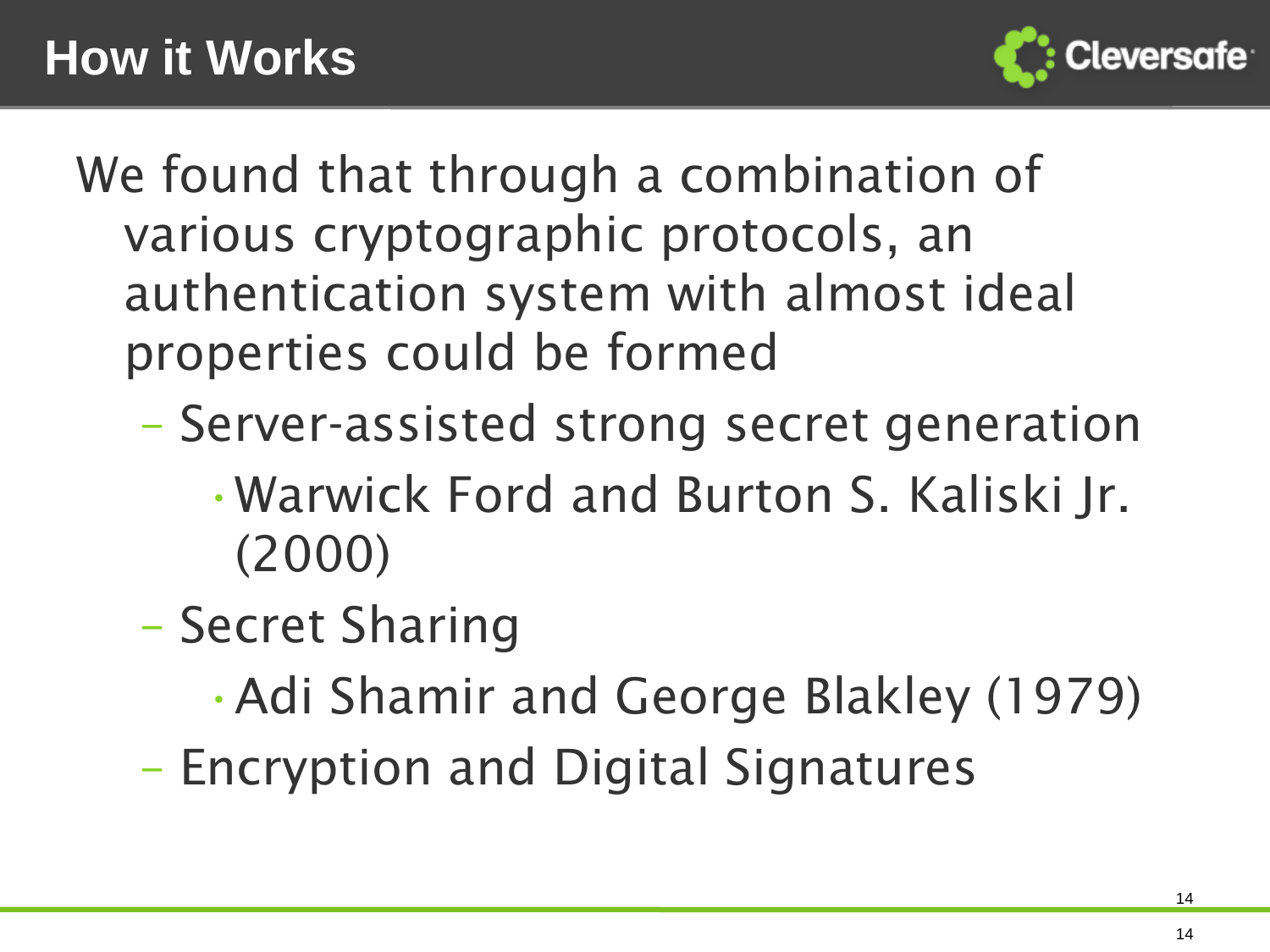## **Distributed Key Storage**



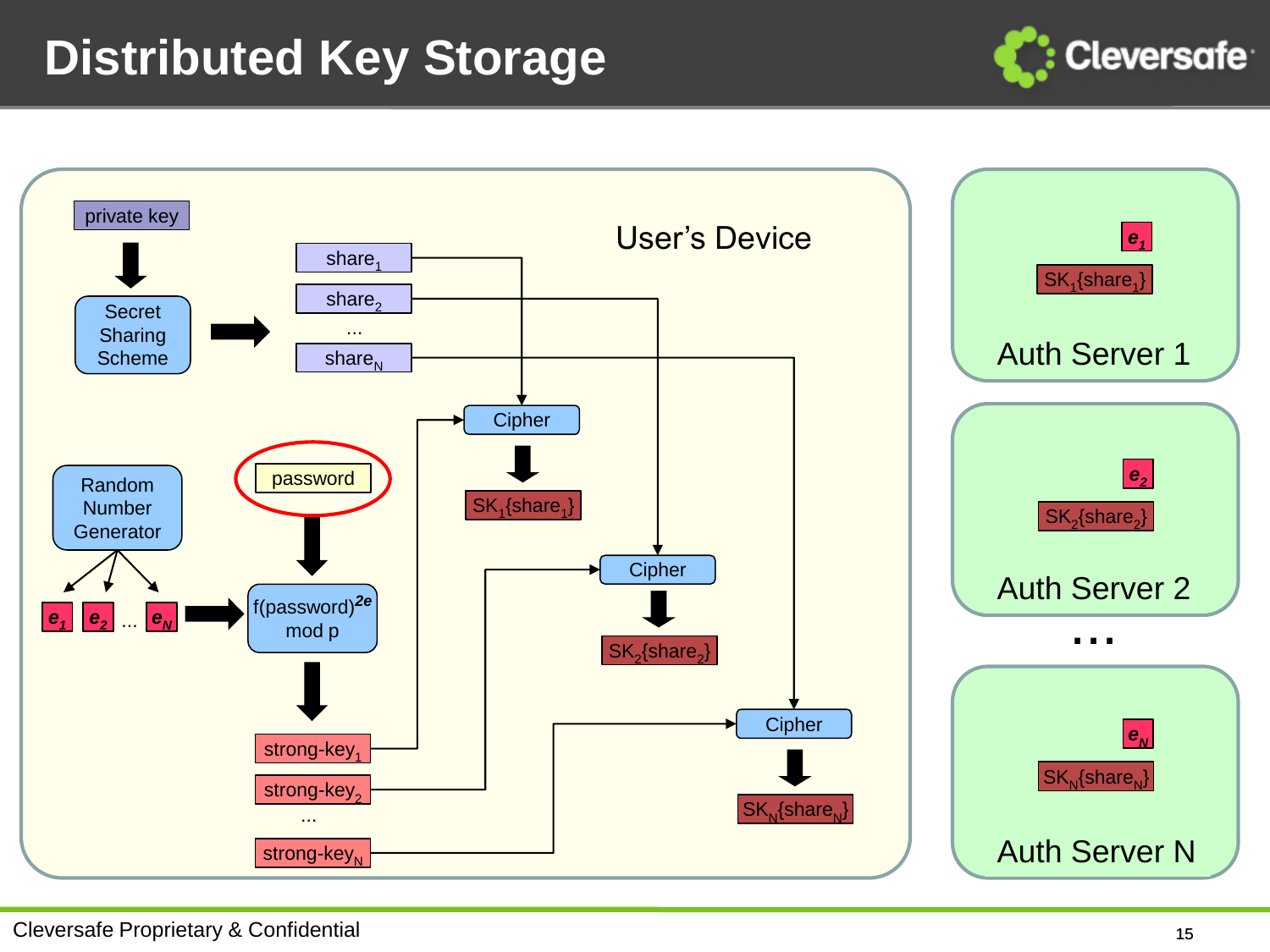## **Distributed Key Retrieval (1 of 2)**



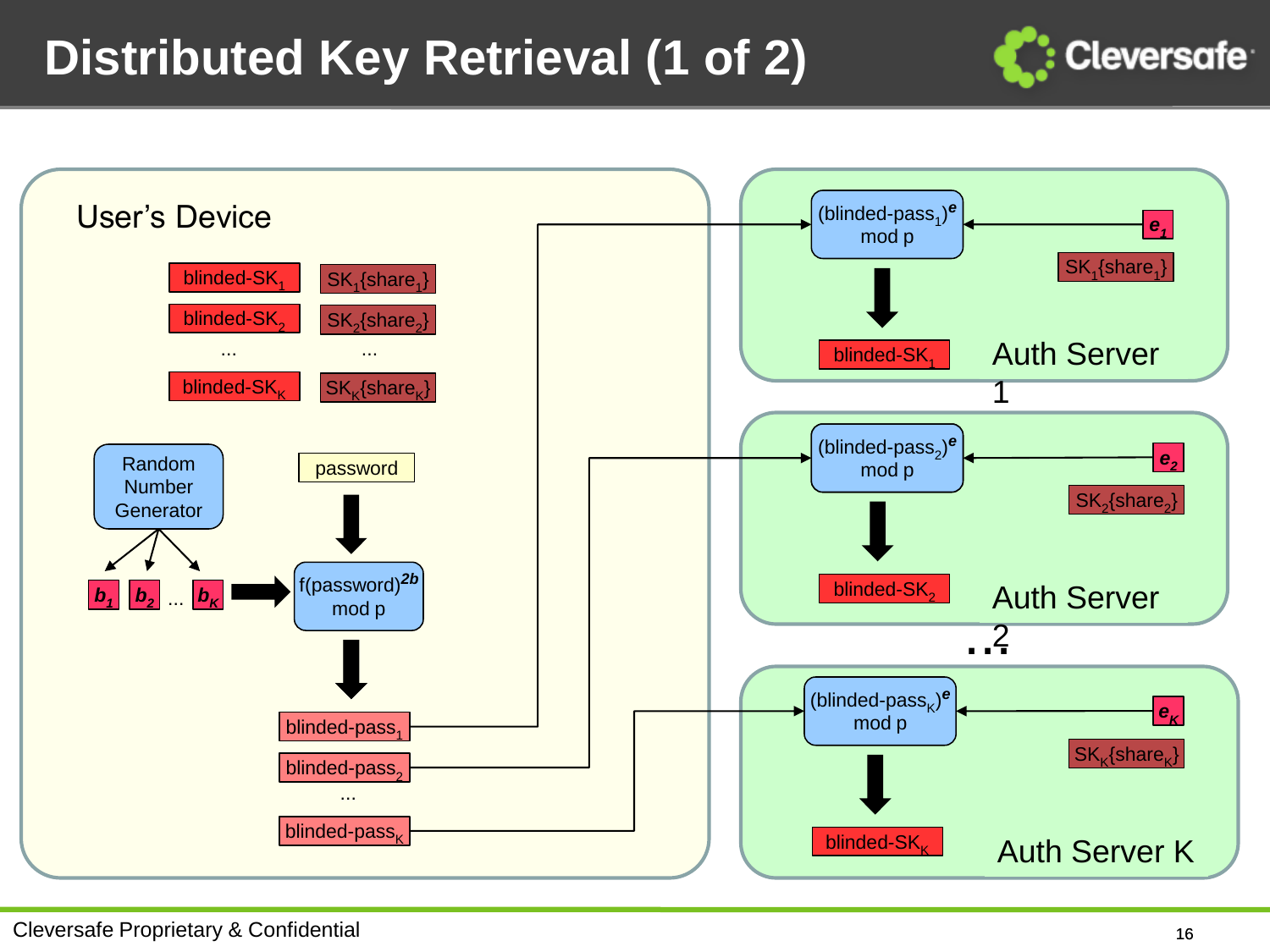## **Distributed Key Retrieval (2 of 2)**



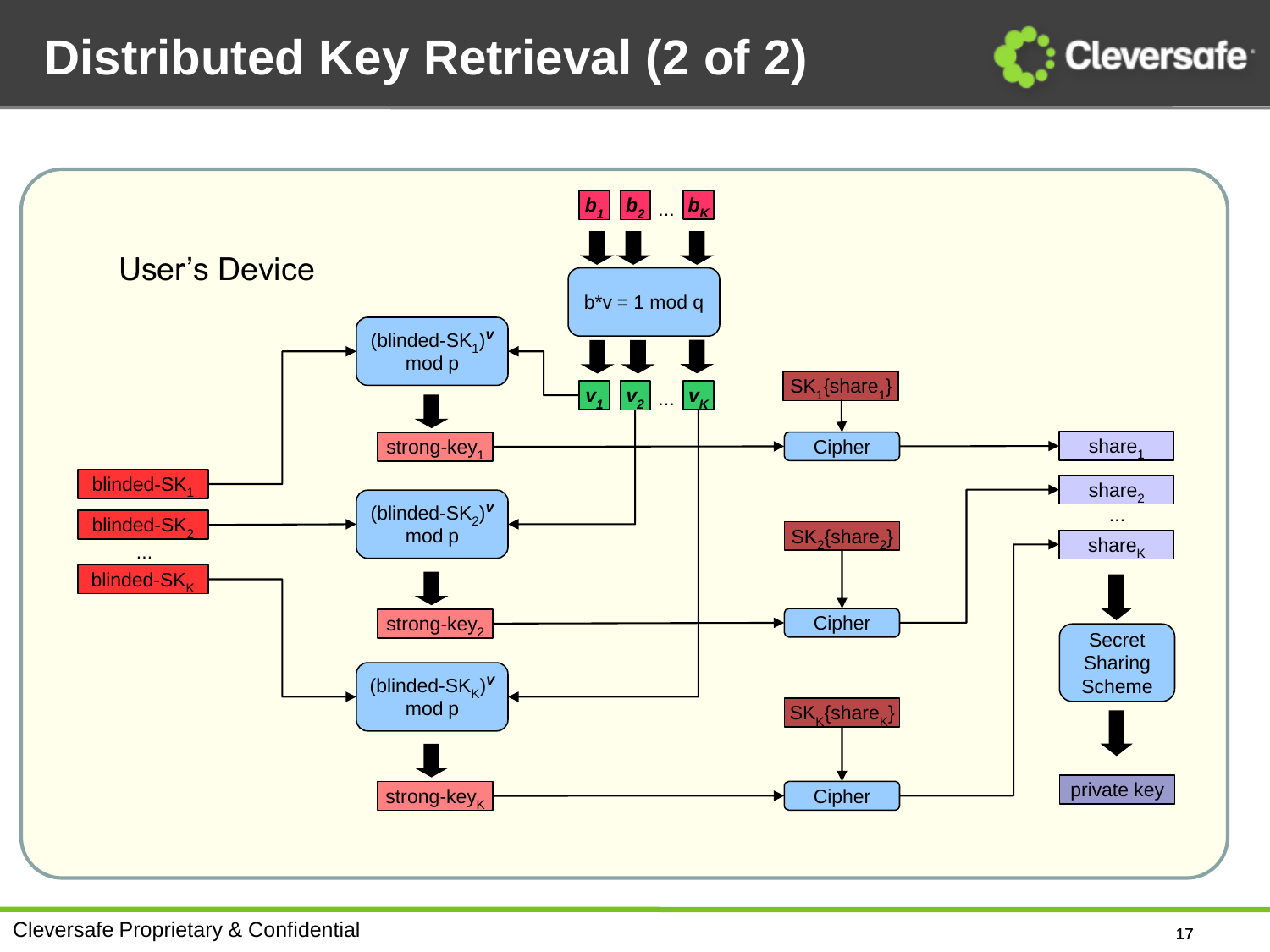

$$
p = 2q + 1
$$
  
\n $x = f(password)$   
\n $strongkey = x^{2e} \pmod{p}$   
\n $(x^{2b})^e)^v \equiv x^{2e} \pmod{p}$   
\n $bv \equiv 1 \pmod{q} \Rightarrow bv = nq + 1$   
\n $x^{2enq+2e} = (x^{2q})^{en} \cdot x^{2e}$   
\n $(x^{p-1})^{en} \cdot x^{2e}$   
\n $1^{en} \cdot x^{2e} \pmod{p}$   
\n $1^{en} \cdot x^{2e} \pmod{p}$   
\n $1^{en} \cdot x^{2e} \pmod{p}$   
\n $1^{en} \cdot x^{2e} \pmod{p}$   
\n $1^{en} \cdot x^{2e} \pmod{p}$   
\n $1^{en} \cdot x^{2e} \pmod{p}$   
\n $1^{en} \cdot x^{2e} \pmod{p}$   
\n $1^{en} \cdot x^{2e} \pmod{p}$   
\n $1^{en} \cdot x^{2e} \pmod{p}$   
\n $1^{en} \cdot x^{2e} \pmod{p}$   
\n $1^{en} \cdot x^{2e} \pmod{p}$   
\n $1^{en} \cdot x^{2e} \pmod{p}$   
\n $1^{en} \cdot x^{2e} \pmod{p}$   
\n $1^{en} \cdot x^{2e} \pmod{p}$   
\n $1^{en} \cdot x^{2e} \pmod{p}$   
\n $1^{en} \cdot x^{2e} \pmod{p}$   
\n $1^{en} \cdot x^{2e} \pmod{p}$   
\n $1^{en} \cdot x^{2e} \pmod{p}$   
\n $1^{en} \cdot x^{2e} \pmod{p}$   
\n $1^{en} \cdot x^{2e} \pmod{p}$   
\n $1^{en} \cdot x^{2e} \pmod{p}$   
\n $1^{en} \cdot x^{2e} \pmod{p}$   
\n $1^{en} \cdot x^{2e} \pmod{p}$   
\n $1^{en} \cdot x^{2e} \pmod{$